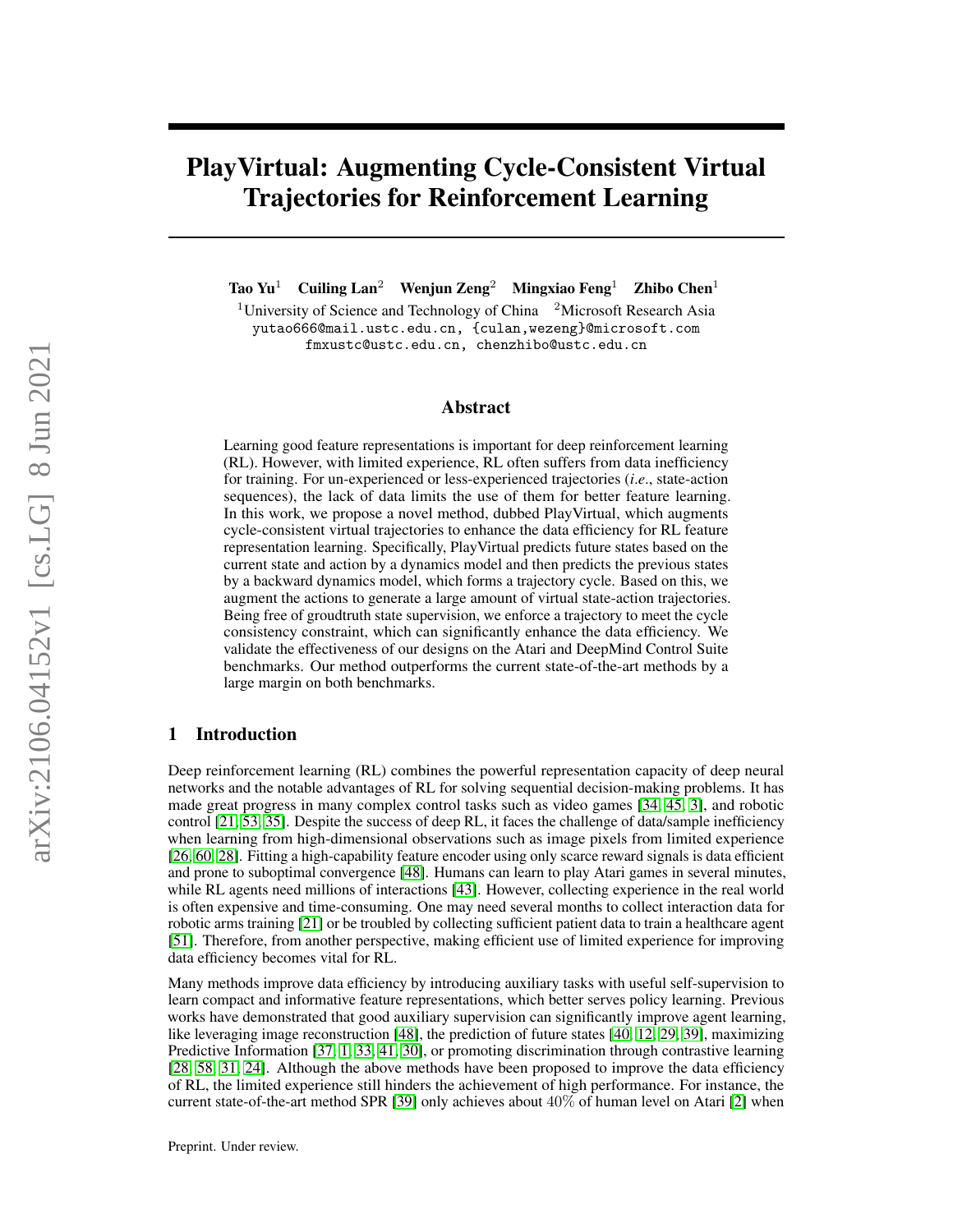<span id="page-1-1"></span><span id="page-1-0"></span>

Figure 1: Illustration of the main pipeline of our method. (a) A glance at the overall framework which consists of an encoder for learning the latent state representation  $z_t$ , a policy learning head, and our auxiliary task module. The auxiliary task module consumes a real trajectory as shown in (b) and an augmented virtual trajectory as shown in (c), respectively. In (b), we train the dynamics model (DM) to be predictive of the future state based on the input state and action, with the supervision from the future state. To enhance data efficiency, as shown in (c), we augment the actions to generate a virtual trajectory formed by a forward and a backward trajectory. Particularly, the forward state-action trajectory is obtained based on the current state  $z_t$ , the DM, and a sequence of augmented actions (e.g., for K steps). Similarly, based on the predicted future state  $\hat{\mathbf{z}}_{t+K}$ , a backward dynamics model (BDM), and that sequence of augmented actions, we obtain the backward state-action trajectory. *For the virtual trajectory, we add the consistency constraint on the current state*  $z_t$  *and the predicted current state* z 0 *for optimizing the feature representations*.

using 100k interaction data. Some methods improve data efficiency by applying modest image augmentation (*i*.*e*., transformations of the input images like random shifts and intensity) [\[27,](#page-10-10) [49\]](#page-11-9). Such perturbation on images improves the diversity of appearances of the input images. However, it cannot enrich the experienced trajectories (state-action sequences) in training and thus the deep networks are still deficient in experiencing/ingesting flexible/diverse trajectories.

In this work, to address the above problem, we propose a new method dubbed PlayVirtual, which augments cycle-consistent virtual trajectories to improve data efficiency. Particularly, we predict future states by a dynamics model in the forward prediction (trained using real trajectories to predict the future state based on the current state and action) and then predict the previous state by a backward dynamics model, forming a loop. In this way, we can augment the actions to generate a large amount of virtual/fictitious state-action transitions for feature representation training, with the self-supervised cycle consistency constraint (which is a necessary/desirable condition for a good feature encoder). Note that such design is free of groundtruth supervision. Our augmentation to generate abundant virtual trajectories can significantly enhance the data efficiency. As illustrated in Figure [1,](#page-1-0) on top of a baseline RL framework, we introduce our PlayVirtual for augmenting state-action virtual trajectories with cycle consistency constraint. The dynamics model infers the future states recurrently based on the current state and a set of randomly sampled actions, and the backward dynamics model predicts the previous states according to the predicted future state and those sampled/augmented actions. We enforce the backwardly predicted state of the current time step to be similar to the original current state to meet the cycle consistency constraint.

We summarize the contributions of this work as follows:

• We pinpoint that augmenting the experience of RL in terms of trajectories is important for feature representation learning in RL (which is a sequential decision-making problem) to enhance data efficiency. To our best knowledge, we are the first to generate virtual trajectories (experience) for boosting feature learning.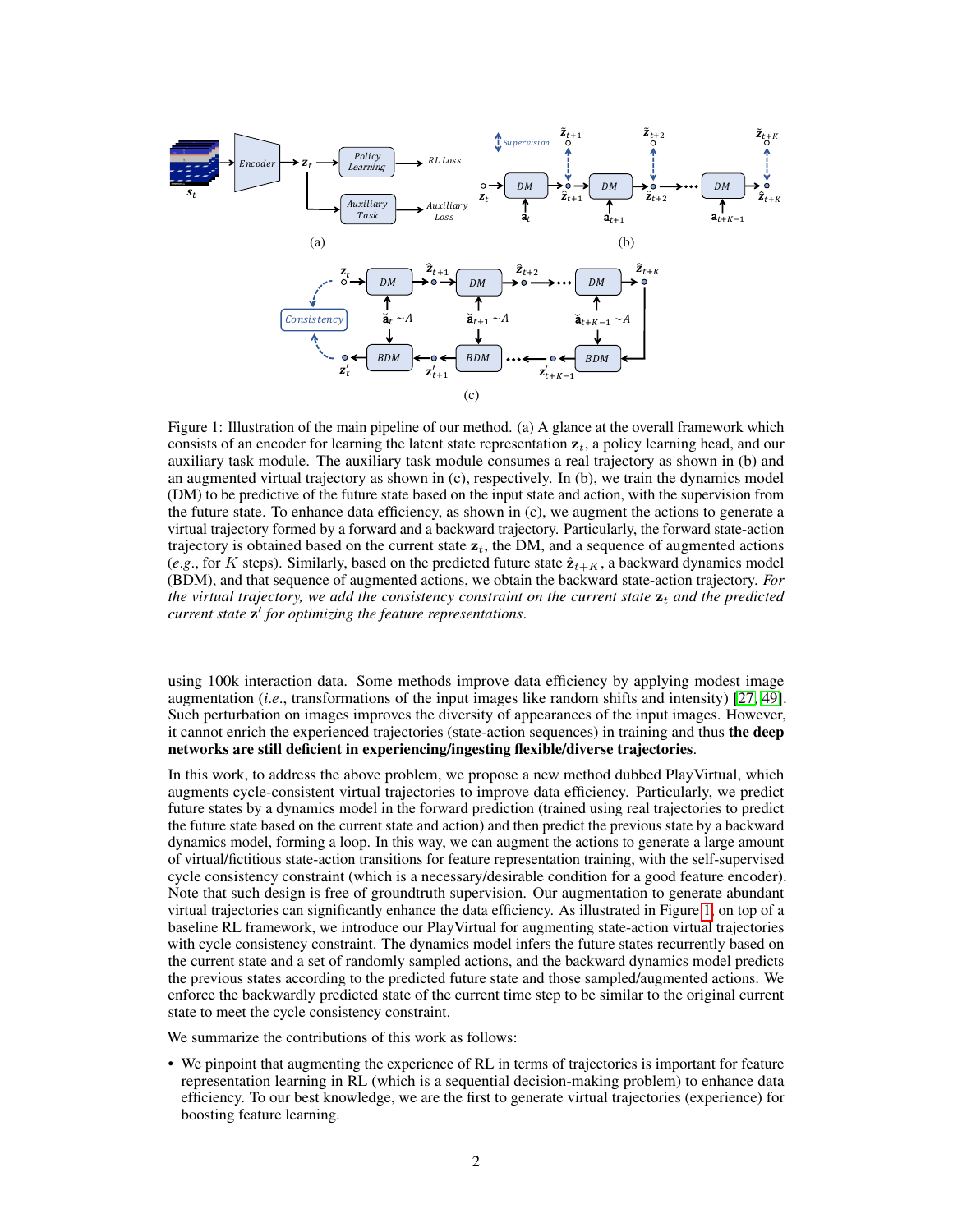• We propose a practical method PlayVirtual for augmenting virtual trajectories under self-supervised cycle consistency constraint, which significantly improves the data efficiency.

We demonstrate the effectiveness of our PlayVirtual on discrete control benchmark Atari [\[2\]](#page-9-3), and continuous control benchmark DMControl Suite [\[42\]](#page-11-10), where our PlayVirtual achieves the best performance on both benchmarks.

# 2 Related Work

## 2.1 Data/Sample-efficient RL and Representation Learning for RL

Learning from visual observations is a fundamental yet challenging problem in RL. In practice, collecting experience is expensive and time-consuming. Thus, in general only limited experience is available for training RL agent, which results in the difficulty in fitting a high-capability feature encoder, *i*.*e*., learning powerful feature representations. Therefore, data-efficient RL has attracted a lot of attention and many methods are designed to make efficient use of limited experience for improving data efficiency. These methods can be grouped into three categories. (i) Auxiliary task based methods introduce auxiliary task to help representation learning of the states [\[20,](#page-10-11) [48,](#page-11-2) [40,](#page-11-5) [12,](#page-9-1) [29,](#page-10-5) [39,](#page-11-6) [37,](#page-11-7) [1,](#page-9-2) [33,](#page-10-6) [41,](#page-11-8) [30,](#page-10-7) [28,](#page-10-4) [58,](#page-12-1) [31\]](#page-10-8). (ii) Data augmentation based methods increase the diversity of image appearance through data augmentation [\[49,](#page-11-9) [27,](#page-10-10) [39\]](#page-11-6). But they do not augment virtual actions. (iii) World model based methods explicitly model the environment in order to enable the planning or promote the policy learning [\[15,](#page-9-4) [16,](#page-9-5) [60\]](#page-12-0). We only focus on the first two categories since the third one is not specifically designed to enhance the efficiency of feature representation learning.

In recent years, unsupervised representation learning has made significant progress in natural language processing [\[6,](#page-9-6) [32\]](#page-10-12) and computer vision [\[37,](#page-11-7) [17,](#page-9-7) [5,](#page-9-8) [4,](#page-9-9) [11\]](#page-9-10). It aims to learn generic and discriminative feature representations without groudtruth supervision, *i*.*e*., by introducing some unsupervised auxiliary tasks. In RL, a good state representation removes the redundancy and noise elements from the original high-dimensional state, and reshapes the original state space into a compact feature space. Recently, many works explore representation learning in RL and have shown promising performance improvement. UNREAL [\[20\]](#page-10-11) introduces a number of auxiliary tasks such as reward prediction. Yarats *et al*. [\[48\]](#page-11-2) introduce an auxiliary reconstruction loss to aid feature representation learning. Considering the ability to model what will happen next is necessary for success on many RL tasks [\[13,](#page-9-11) [30\]](#page-10-7), some works train agents to be predictive of the future states. [\[40\]](#page-11-5), PBL [\[12\]](#page-9-1), SLAC [\[29\]](#page-10-5) and SPR [\[39\]](#page-11-6) explicitly predict the future states by modeling dynamics. Similarly, CPC [\[37\]](#page-11-7), ST-DIM [\[1\]](#page-9-2), DRIML [\[33\]](#page-10-6), ATC [\[41\]](#page-11-8) and PI-SAC [\[30\]](#page-10-7) maximize the mutual information between the current state and the future state by using InfoNCE [\[37,](#page-11-7) [41\]](#page-11-8), Deep InfoMax [\[19,](#page-10-13) [1,](#page-9-2) [33\]](#page-10-6), or Conditional Entropy Bottleneck [\[8,](#page-9-12) [30\]](#page-10-7). Some works exploit contrastive learning to learn discriminative representations [\[28,](#page-10-4) [58,](#page-12-1) [31,](#page-10-8) [24\]](#page-10-9). CURL [\[28\]](#page-10-4) extracts high-level features from raw pixels using contrastive learning, by encouraging the similarity between the augmentations of the same image and the dissimilarity between different images.

Inspired by the success of data augmentation in computer vision, DrQ [\[49\]](#page-11-9) and RAD [\[27\]](#page-10-10) explore the effectiveness of data augmentation in RL and show that increasing the diversity of the training images by simple image augmentation (such as random shifts and cutouts) can improve the data-efficiency. In SPR [\[39\]](#page-11-6), besides the prediction of its own latent state representations multiple steps into the future, they improve performance by adding data augmentation on the future input image as the future state supervision. However, all these methods train the encoder using the real interaction transitions. There is a lack of an efficient mechanism to generate reliable state-action pair transition trajectories for better training the feature encoder.

In this paper, we propose a method, dubbed PlayVirtual, which enables the augmentation of trajectories with unsupervised cycle consistency constraint for training the feature representation. This effectively enhances the data efficiency and our trajectory augmentation is conceptually orthogonal/complementary to the previous augmentation or auxiliary task based methods.

#### 2.2 Cycle Consistency

Many works have explored the high-level idea of cycle consistency to address different challenges in various tasks such as image-to-image translation [\[59,](#page-12-2) [50,](#page-11-11) [23\]](#page-10-14), image matching [\[55,](#page-12-3) [57,](#page-12-4) [56\]](#page-12-5), feature representation learning [\[46,](#page-11-12) [25\]](#page-10-15). For image-to-image translation, CycleGAN [\[59\]](#page-12-2) introduces the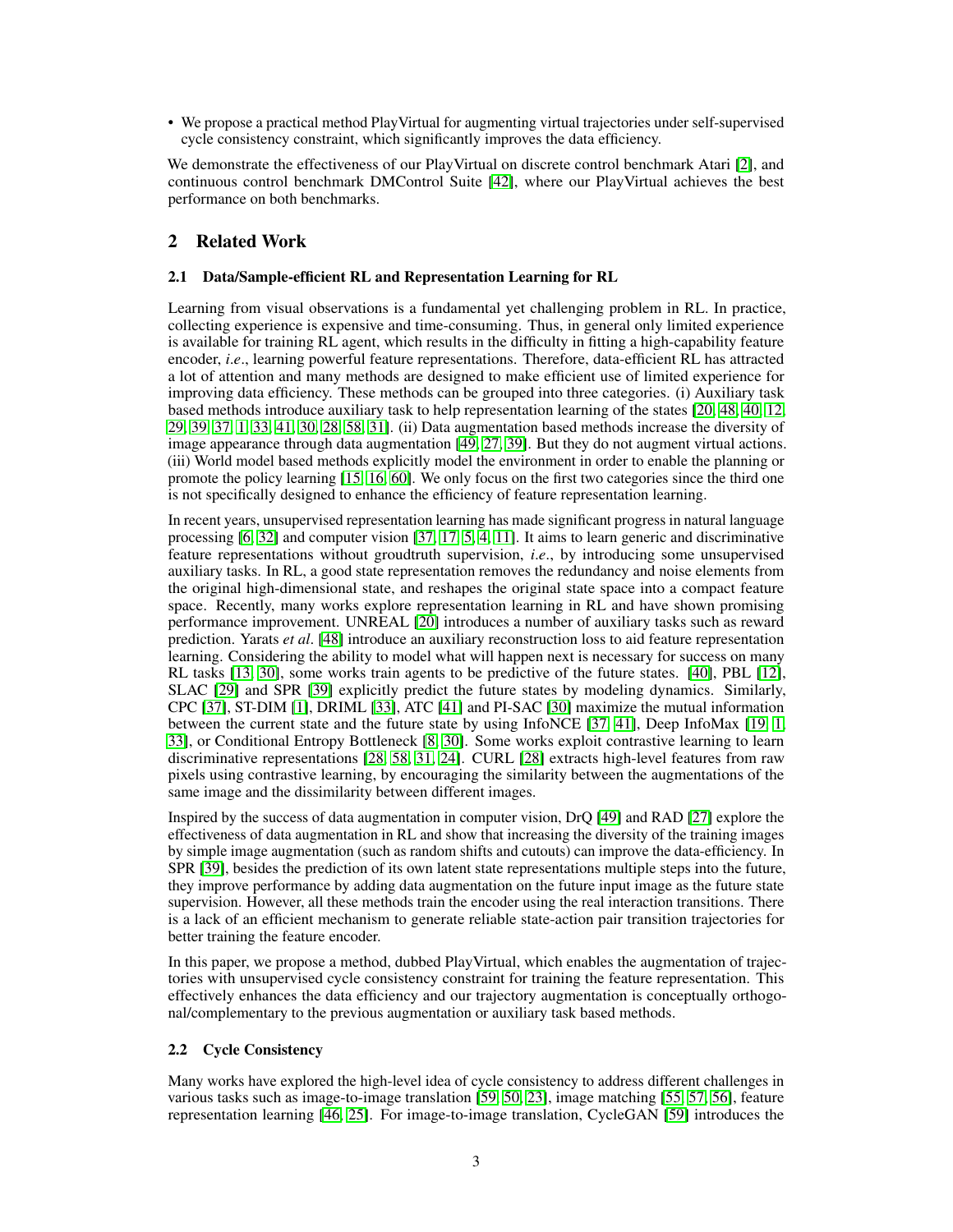cycle consistency constraint to Generative Adversarial Networks [\[9\]](#page-9-13) to remove the requirement of groudtruth paired images for training, by enforcing the back-translated image to be the same as the original one. Zhang *et al*. [\[54\]](#page-12-6) learn the correspondences that align dynamic robot behavior across two domains using cycle consistency: given observations in time t, the future prediction in time  $t + 1$ should be consistent across two domains under the consistent action taken. The purpose is to enable a direct transfer of the policy trained in one domain to the other without any additional fine-tuning. To learn visual correspondence from unlabeled video, Wang *et al*. [\[46\]](#page-11-12) propose to track a target backward and then forward to meet a temporal cycle consistency on the feature representations, using the inconsistency between the start and end points as the loss function. Kong *et al*. [\[25\]](#page-10-15) propose cyclecontrastive learning for learning video representations, which is designed to find correspondences across frames and videos considering the contrastive representation in their domains respectively, where the two domain representations form a video-frame-video cycle.

Different from the above works, in order to improve data efficiency in RL, we propose to augment virtual state-action trajectories to enrich the "experience" of the feature encoder for representation learning. To ensure the reasonbleness/correctness of the generated transitions/trajectories and make use of them, we take the necessary condition of a good trajectory, *i*.*e*., satisfying the cycle consistency of the trajectory, as a constraint to optimize the network.

# 3 Augmenting Cycle-Consistent Virtual Trajectories for Representation Learning in RL

#### 3.1 Background

We consider reinforcement learning (RL) in the standard Markov Decision Process (MDP) setting where an agent interacts with the environment in episodes. We denote the state, the action taken by the agent and the reward received at timestep t in an episode as  $s_t$ ,  $a_t$ , and  $r_t$ , respectively. We aim to train an RL agent whose expected cumulative reward in each episode is maximized.

With the observation being high-dimensional short video clip at each timestep, the powerful representation capability of deep neural networks for encoding state and a strong RL algorithm contribute to the success of an RL agent. Similar to [\[28\]](#page-10-4), we use the widely adopted RL algorithm Rainbow [\[18\]](#page-10-16) for discrete control benchmarks (*e*.*g*., Atari [\[2\]](#page-9-3)) and Soft Actor Critic (SAC) [\[14\]](#page-9-14) for continuous control benchmarks (*e*.*g*., DMControl Suite [\[42\]](#page-11-10)). Following SPR [\[39\]](#page-11-6), we introduce a dynamics model (DM) to predict the future latent states multiple steps, which enables a forward state-action trajectory. We take SPR [\[39\]](#page-11-6) as our baseline scheme.

#### 3.2 Overall Framework

Considering the data efficiency in RL with limited experience, we propose a method named PlayVirtual to efficiently improve the feature representation learning of RL. Our key idea is to augment the actions to generate *virtual* state-action trajectories for boosting the representation learning of the encoder. Particularly, we eliminate the need of groudtruth trajectory supervision for the augmented sequences by using a cycle consistency constraint, which thus enhances data efficiency in training.

Figure [1](#page-1-0) illustrates the main pipeline of our framework (with some details not presented for clarity). As shown in (a), it consists of an encoder which encodes the input observation  $s_t$  into low-dimensional latent state representation  $z_t$ , an RL policy learning head (Rainbow [\[18\]](#page-10-16) or SAC [\[14\]](#page-9-14)), and our auxiliary task module. Particularly, as shown in (c), our auxiliary task module consists of a dynamics model (DM) which predicts future latent state based on the current state and the action, and a backward dynamics model (BDM) for backward state prediction. Following SPR [\[39\]](#page-11-6), the DM is trained with the real state-action trajectory under the supervision of the future state (see (b)) to assure its capability of generating "correct" state transition. However, under limited experience, the encoder has few opportunity to be trained by those un-experienced or less-experienced state-action trajectories, which should be important to enhance data efficiency. To address this problem, as illustrated in (c), we add a BDM which predicts the previous state based on the current state and the previous action. Together with the DM, the forward predictions and backward predictions form a cycle/loop, where the current state and the backwardly predicted current state are expected to be the same. Particularly, we augment the actions to generate virtual trajectories in order to train the network to "see" more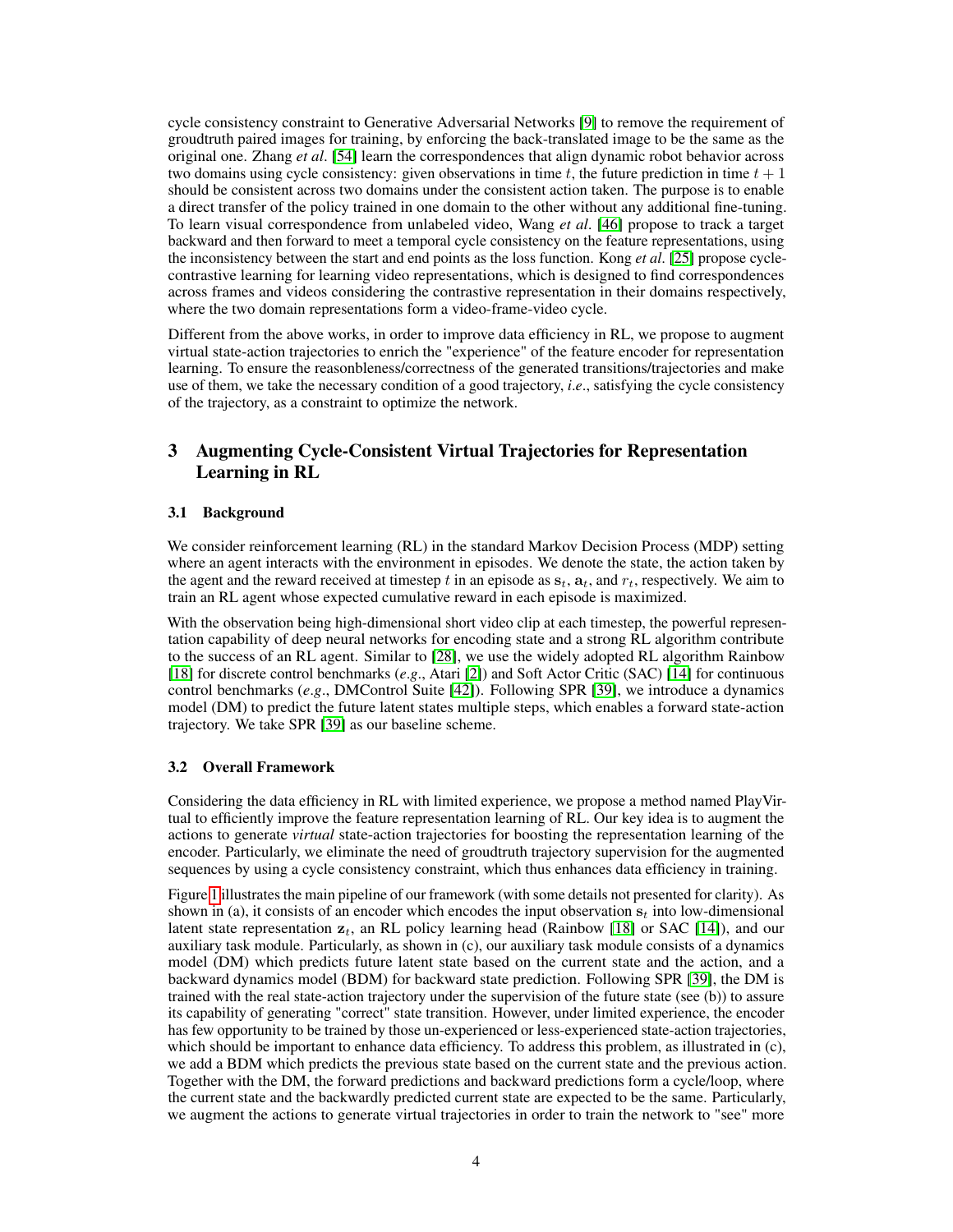flexible experiences with cycle consistency constraint. Our method contains three main components which we describe below.

**Dynamics Model for Prediction of Future States.** A one-step Markov transition  $(s_t, a_t, s_{t+1})$ contains a current state  $s_t \in S$ , an action  $a_t \in A$ , and the next state  $s_{t+1} \in S$ . The transition model determines the next state  $s_{t+1}$  given the current state-action pair  $(s_t, a_t)$ .

Considering the ability to model what will happen next is important for RL tasks, many works train agents to be predictive of the future states to learn good feature representations [\[39,](#page-11-6) [40,](#page-11-5) [12,](#page-9-1) [29\]](#page-10-5). Following SPR [\[39\]](#page-11-6), we introduce a dynamics model (DM)  $h(\cdot, \cdot)$  to predict the transition dynamics  $(z_t, a_t) \rightarrow z_{t+1}$  in the latent feature space, where  $z_t = f(s_t)$  is encoded by the feature encoder  $f(\cdot)$ of the current input video clip  $s_t$ . As illustrated in Figure [1\(](#page-1-0)b), based on the current input state  $z_t$  and a sequence of actions  $a_{t:t+K-1}$ , we obtain a sequence of K predictions  $\hat{z}_{t+1:t+K}$  of the future state representations using the action-conditioned transition model (*i.e.*, DM)  $h(\cdot, \cdot)$  by computing the next state iteratively as

$$
\hat{\mathbf{z}}_{t+k+1} = \begin{cases} h(\mathbf{z}_{t+k}, \mathbf{a}_{t+k}) & \text{if } k = 0\\ h(\hat{\mathbf{z}}_{t+k}, \mathbf{a}_{t+k}) & \text{if } k = 1, 2, \cdots, K-1. \end{cases} \tag{1}
$$

<span id="page-4-0"></span>We train the DM with the supervision of the future state representations obtained from the recorded real trajectory (*i*.*e*., from the recorded future video clip). Following SPR [\[39\]](#page-11-6), we compute the prediction loss by summing over difference (error) between the predicted representations  $\hat{\mathbf{z}}_{t+k}$  and observed representations  $\tilde{\mathbf{z}}_{t+k}$  at timesteps  $t + k$  for  $1 \leq k \leq K$  measured in a "projection" metric space as:

$$
\mathcal{L}_{pred} = \sum_{k=1}^{K} d(\hat{\mathbf{z}}_{t+k}, \tilde{\mathbf{z}}_{t+k}),
$$
\n(2)

where d denotes the distance metric in a "projection" space [\[39\]](#page-11-6) (see Appendix A for more details).

This module has two roles in our framework. (i) The future prediction helps to learn good feature state representation, which enables the scheme SPR [\[39\]](#page-11-6) that we use as our strong baseline. (ii) It paves the way for our introduction of cycle-consistent virtual trajectories for improving data efficiency.

Backward Dynamics Model for Prediction of Previous States: Backward transition model intends to determine the previous state  $s_t$  given the next state  $s_{t+1}$  and the causal action  $a_t$ . We introduce a backward dynamics model (BDM)  $b(\cdot, \cdot)$  to predict the backward transition dynamics  $(\mathbf{z}_{t+1}, \mathbf{a}_t) \to \mathbf{z}_t$ in the latent feature space.

In previous works [\[10,](#page-9-15) [7,](#page-9-16) [36\]](#page-11-13), backward induction has been exploited to predict the preceding states that terminate at a given high-reward state, where these traces of (state, action) pairs are used to improve policy learning. Their purpose is to emphasize the training on high-reward states and the probable trajectories leading to them to alleviate the problem of lack of high reward states for policy learning. In contrast, we introduce a BDM which predicts previous states (to have a backward trajectory) in order to build a cycle/loop with the forward trajectory to enforce the consistency constraint for boosting feature representation learning.

As illustrated in Figure [1\(](#page-1-0)c), based on the hidden state  $\hat{\mathbf{z}}_{t+K}$  and a sequence of actions  $\check{\mathbf{a}}_{t+K-1:t}$ , we obtain a sequence of K predictions  $z'_{t+K-1:t}$  of the previous state representations using the BDM  $b(\cdot, \cdot)$  by computing the previous state iteratively as

$$
\mathbf{z}'_{t+k-1} = \begin{cases} b(\hat{\mathbf{z}}_{t+k}, \check{\mathbf{a}}_{t+k-1}) & \text{if } k = K \\ b(\mathbf{z}'_{t+k}, \check{\mathbf{a}}_{t+k-1}) & \text{if } k = K-1, K-2, \cdots, 1. \end{cases} \tag{3}
$$

Action Augmentation and Cycle Consistency Constraint. Given the DM, BDM, a current state, and a sequence of actions, we can easily generate a forward trajectory and a corresponding backward trajectory which forms a loop/cycle/forward-backward trajectory. As we know, for an encoder which is capable of encoding observations to suitable feature representations, the feature representations of the start state  $z_t$  and the end state  $z'_t$  of a forward-backward trajectory should in general be similar/consistent, given a reasonable DM and BDM.

Therefore, as illustrated in Figure [1\(c\),](#page-1-1) we enforce a consistency constraint between the start state  $z_t$  and the end state  $z'_t$  to regularize the feature representation learning. In this way, by augmenting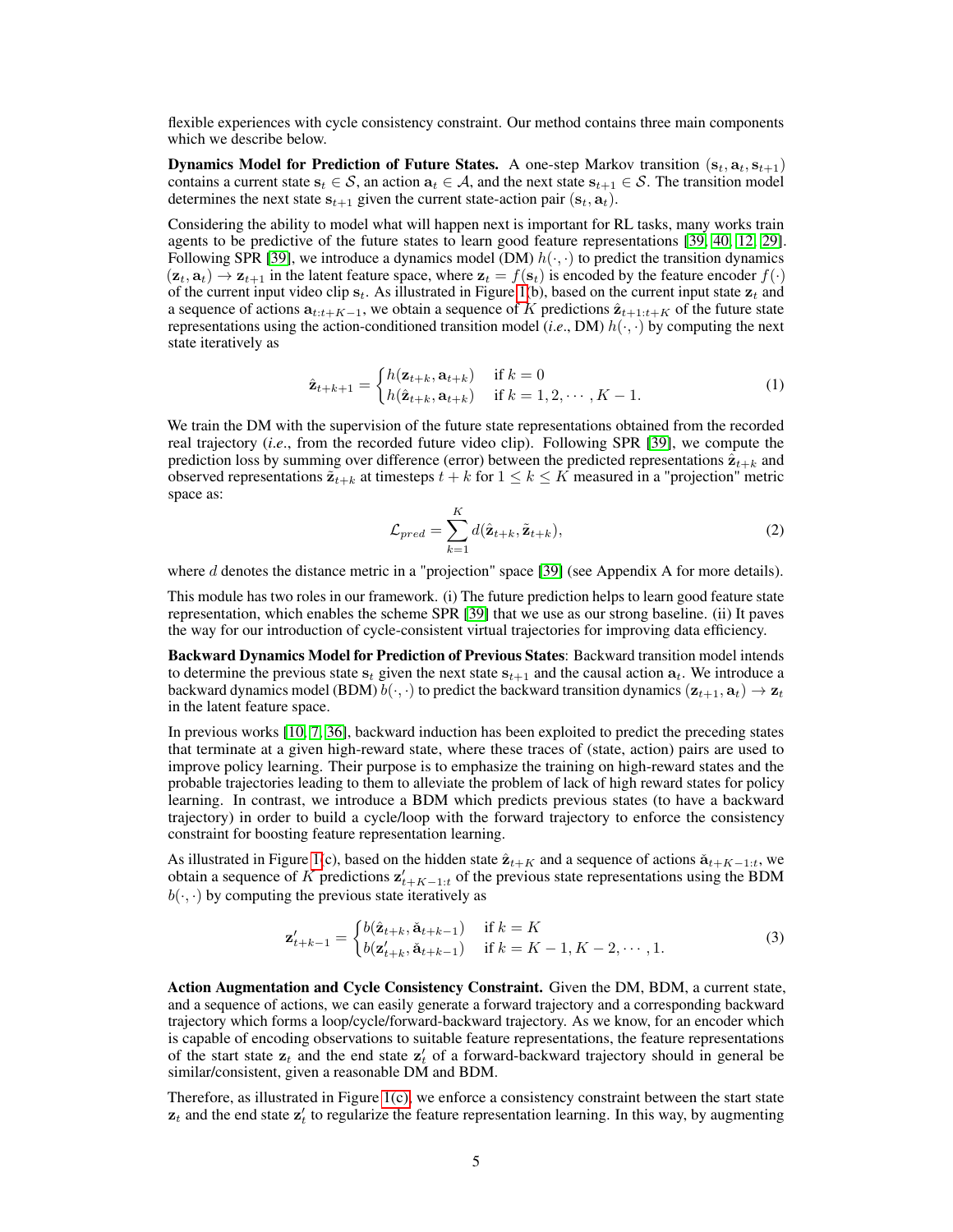actions (generating/sampling virtual actions), we can obtain abundant virtual cycle-consistent trajectories for training. Note that in the training, we do not need supervision of the states from real trajectories.

Here, we mathematically define the cycle-consistent feature representation in a forward-backward trajectory as below.

Definition 1. *Given a (forward) dynamics model* h *and a backward dynamics model* b*, cycleconsistent feature representation*  $z_t$  *in a forward-backward trajectory is a representation of the current state that meets the following condition when experiencing any sequence of* K *actions*  ${a_t, a_{t+1}, \ldots, a_{t+K-1}}$  *sampled from an action space* A:

$$
\mathbb{E}[d_{\mathcal{M}}(\mathbf{z}_t', \mathbf{z}_t)] = 0,
$$

where  $d_{\mathcal{M}}$  is a distance metric on space  $\mathcal M$  and  $\mathbf{z}'_t$  is the prediction of  $\mathbf{z}_t$  after experiencing a *sequence of actions in forward prediction and backward prediction as*

$$
forward: \ \hat{\mathbf{z}}_t = \mathbf{z}_t, \ \hat{\mathbf{z}}_{t+k+1} = h(\hat{\mathbf{z}}_{t+k}, \mathbf{a}_{t+k}), \ \text{for } k = 0, 1, \cdots, K-1,
$$
\n
$$
backward: \ \mathbf{z}'_{t+K} = \hat{\mathbf{z}}_{t+K}, \ \mathbf{z}'_{t+k} = b(\mathbf{z}'_{t+k+1}, \mathbf{a}_{t+k}), \ \text{for } k = K-1, K-2, \cdots, 0.
$$

Given the state  $z_t$  encoded from the current input  $s_t$  of time t, we randomly sample M sets of actions. We calculate the cycle consistency loss as:

<span id="page-5-0"></span>
$$
\mathcal{L}_{cyc} = \frac{1}{M} \sum_{m=1}^{M} d_{\mathcal{M}}(\mathbf{z}'_t, \mathbf{z}_t).
$$
\n(4)

We describe the alternative distance metrics  $d_{\mathcal{M}}$  on space M and study the influence on performance in Appendix A and B, respectively.

*Discussion*: In our scheme, similar to [\[10,](#page-9-15) [7,](#page-9-16) [36\]](#page-11-13), we model the backward dynamics using a BDM. This is basically feasible for many real-world applications, *e*.*g*., robotic control, and many games. Consider a robotic arm: given a current state (*e*.*g*., spatial position and rotation) and the previous action (*e*.*g*., quaternions or six-degree-of-freedom parameters), one can deduce the previous state without much effort. This holds in most games such as chess or Atari. Even for some cases where there are many-to-one transition (*i*.*e*., different states with the same action may be transited into the same state), BDM could learn the most probable state or a mean state to minimize the prediction errors, thanks to the powerful fitting capacity of the network.

Overall Training Objective. The overall training objective of our method is as below:

$$
\mathcal{L}_{total} = \mathcal{L}_{rl} + \lambda_{pred} \mathcal{L}_{pred} + \lambda_{cyc} \mathcal{L}_{cyc},
$$
\n(5)

where  $\mathcal{L}_{rl}$ ,  $\mathcal{L}_{pred}$ , and  $\mathcal{L}_{cyc}$  denote the RL loss (please refer to Rainbow [\[18\]](#page-10-16) for discrete control games, SAC [\[14\]](#page-9-14) for continuous control games), prediction loss (see Eq. [\(2\)](#page-4-0)), and cycle consistency loss (see Eq. [\(4\)](#page-5-0)), respectively.  $\lambda_{pred}$  and  $\lambda_{cyc}$  are the hyperparameters for balancing the contributions of different losses.

# 4 Experiments

We introduce the experimental setup including environments, evaluation, and implementation details. We conduct extensive ablation studies to demonstrate and analyze the effectiveness of our designs.

#### <span id="page-5-1"></span>4.1 Setup

Environments and Evaluation. We evaluate our method on the commonly used discrete control benchmark of Atari [\[2\]](#page-9-3), and the continuous control benchmark of DMControl [\[42\]](#page-11-10). Following [\[28,](#page-10-4) [49\]](#page-11-9), we measure the performance of different methods at 100k *interaction steps* (400k environment steps with action repeat of 4) on Atari (also refer to as Atari-100k), and at 100k and 500k *environment steps* on DMControl (refer to as DMControl-100k or DMC-100k, DMControl-500k or DMC-500k), respectively. In general, using Atari-100k on 26 selected games [\[60,](#page-12-0) [44,](#page-11-14) [22,](#page-10-17) [28\]](#page-10-4) and DMControl-100k [\[28,](#page-10-4) [49\]](#page-11-9) has been a common practice for investigating data efficiency.

For Atari-100k, we measure the performance by score, and the median human-normalized score (*i*.*e*., *median HNS*) of the 26 games. Human-normalized score on a game is calculated by  $\frac{S_A-S_R}{S_H-S_R}$ , where  $S_A$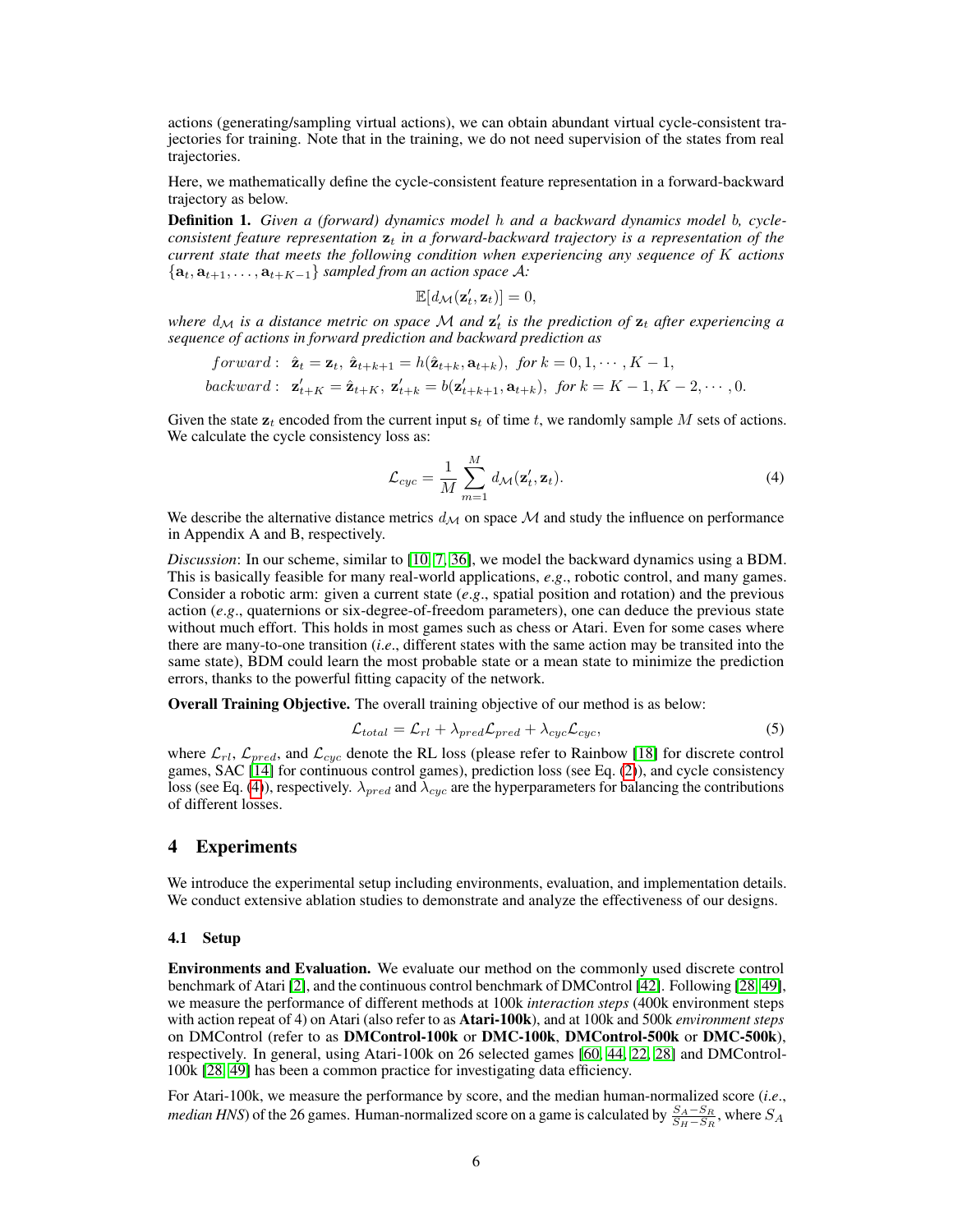is the agent score,  $S_R$  is the score of random play, and  $S_H$  is the expert human score. For DMControl, the maximum possible score for every environment is 1000 [\[42\]](#page-11-10). Following [\[28,](#page-10-4) [48,](#page-11-2) [15,](#page-9-4) [49,](#page-11-9) [31\]](#page-10-8), we evaluate models on the six commonly used DMControl environments. Additionally, we use the *median score* on them to reflect the overall performance.

Implementation Details. For the discrete control benchmark of Atari, we use SPR [\[39\]](#page-11-6) as our strong baseline (dubbed *Baseline*) and build our method on top of SPR by augmenting cycle-consistent virtual trajectories for better representation learning (see Figure [1\(c\)\)](#page-1-1). For the backward dynamics model, we use the same architecture as that of the dynamics model. We set the number of prediction steps K to 9 by default. We simply set the number of action sets, *i*.*e*., the number of virtual trajectories M to  $2|\mathcal{A}|$ , which is proportional to the size of action space  $|\mathcal{A}|$  in that Atari game. We report the *results of SPR [\[39\]](#page-11-6) by re-running their source code in all Tables except for Table [1](#page-6-0) (results in which are copied from their paper, being higher than our reproduced results).*

For the continuous control benchmark of **DMControl**, considering the SPR is originally designed only for discrete control, we build a SPR-like scheme SPR† as our baseline (dubbed *Baseline*) for continuous control games. Particularly, we use the encoder and policy networks of CURL [\[28\]](#page-10-4) as the basic networks. Following SPR [\[39\]](#page-11-6), we remove the contrastive loss in CURL and introduce BYOL [\[11\]](#page-9-10) head to build SPR-like baseline scheme. We use the network architecture similar to the dynamics model in DBC [\[52\]](#page-11-15) to build the dynamics model in SPR<sup>†</sup> and the backward dynamics model in our PlayVirtual. We follow the network and training designs in CURL except the batch size (where we reduce it from 512 to 128 to save memory cost) and learning rate. We set  $K$  to 6 by default. We set  $M$  to a fixed number 10 with actions randomly sampled from the continuous action interval  $[-1, 1]$ .

We set  $\lambda_{pred} = 1$  and  $\lambda_{cyc} = 1$ . For  $d_{\mathcal{M}}$ , we use the distance metric as in SPR [\[39\]](#page-11-6). More implementation details can be found in Appendix A. All our models are implemented via PyTorch [\[38\]](#page-11-16).

#### 4.2 Performance Comparison with State-of-the-Arts

<span id="page-6-0"></span>Table 1: Scores achieved by different methods on Atari-100k. We also report median HNS. We run our PlayVirtual with 15 random seeds given that this benchmark is susceptible to high variance across multiple runs. Note that here we report the results of SPR [\[39\]](#page-11-6) copied from their paper (*i*.*e*., 41.5%), which is much higher than our reproduced results using their released source code (*i*.*e*., 37.1%).

| Game               | Human   | <b>Random</b> | SimPLe[60] | <b>DER[44]</b> | <b>OTR[22]</b> | CURL[28] | DrQ[49] | <b>SPR[39]</b> | <b>PlayVirtual</b> |
|--------------------|---------|---------------|------------|----------------|----------------|----------|---------|----------------|--------------------|
| Alien              | 7127.7  | 227.8         | 616.9      | 739.9          | 824.7          | 558.2    | 771.2   | 801.5          | 947.8              |
| Amidar             | 1719.5  | 5.8           | 88.0       | 188.6          | 82.8           | 142.1    | 102.8   | 176.3          | 165.3              |
| Assault            | 742.0   | 222.4         | 527.2      | 431.2          | 351.9          | 600.6    | 452.4   | 571.0          | 702.3              |
| Asterix            | 8503.3  | 210.0         | 1128.3     | 470.8          | 628.5          | 734.5    | 603.5   | 977.8          | 933.3              |
| <b>Bank Heist</b>  | 753.1   | 14.2          | 34.2       | 51.0           | 182.1          | 131.6    | 168.9   | 380.9          | 245.9              |
| <b>Battle Zone</b> | 37187.5 | 2360.0        | 5184.4     | 10124.6        | 4060.6         | 14870.0  | 12954.0 | 16651.0        | 13260.0            |
| Boxing             | 12.1    | 0.1           | 9.1        | 0.2            | 2.5            | 1.2      | 6.0     | 35.8           | 38.3               |
| <b>Breakout</b>    | 30.5    | 1.7           | 16.4       | 1.9            | 9.8            | 4.9      | 16.1    | 17.1           | 20.6               |
| Chopper Command    | 7387.8  | 811.0         | 1246.9     | 861.8          | 1033.3         | 1058.5   | 780.3   | 974.8          | 922.4              |
| Crazy Climber      | 35829.4 | 10780.5       | 62583.6    | 16185.3        | 21327.8        | 12146.5  | 20516.5 | 42923.6        | 23176.7            |
| Demon Attack       | 1971.0  | 152.1         | 208.1      | 508.0          | 711.8          | 817.6    | 1113.4  | 545.2          | 1131.7             |
| Freeway            | 29.6    | 0.0           | 20.3       | 27.9           | 25.0           | 26.7     | 9.8     | 24.4           | 16.1               |
| Frostbite          | 4334.7  | 65.2          | 254.7      | 866.8          | 231.6          | 1181.3   | 331.1   | 1821.5         | 1984.7             |
| Gopher             | 2412.5  | 257.6         | 771.0      | 349.5          | 778.0          | 669.3    | 636.3   | 715.2          | 684.3              |
| Hero               | 30826.4 | 1027.0        | 2656.6     | 6857.0         | 6458.8         | 6279.3   | 3736.3  | 7019.2         | 8597.5             |
| Jamesbond          | 302.8   | 29.0          | 125.3      | 301.6          | 112.3          | 471.0    | 236.0   | 365.4          | 394.7              |
| Kangaroo           | 3035.0  | 52.0          | 323.1      | 779.3          | 605.4          | 872.5    | 940.6   | 3276.4         | 2384.7             |
| Krull              | 2665.5  | 1598.0        | 4539.9     | 2851.5         | 3277.9         | 4229.6   | 4018.1  | 3688.9         | 3880.7             |
| Kung Fu Master     | 22736.3 | 258.5         | 17257.2    | 14346.1        | 5722.2         | 14307.8  | 9111.0  | 13192.7        | 14259.0            |
| Ms Pacman          | 6951.6  | 307.3         | 1480.0     | 1204.1         | 941.9          | 1465.5   | 960.5   | 1313.2         | 1335.4             |
| Pong               | 14.6    | $-20.7$       | 12.8       | $-19.3$        | 1.3            | $-16.5$  | $-8.5$  | $-5.9$         | $-3.0$             |
| Private Eye        | 69571.3 | 24.9          | 58.3       | 97.8           | 100.0          | 218.4    | $-13.6$ | 124.0          | 93.9               |
| Obert              | 13455.0 | 163.9         | 1288.8     | 1152.9         | 509.3          | 1042.4   | 854.4   | 669.1          | 3620.1             |
| Road Runner        | 7845.0  | 11.5          | 5640.6     | 9600.0         | 2696.7         | 5661.0   | 8895.1  | 14220.5        | 13534.0            |
| Seaguest           | 42054.7 | 68.4          | 683.3      | 354.1          | 286.9          | 384.5    | 301.2   | 583.1          | 527.7              |
| Up N Down          | 11693.2 | 533.4         | 3350.3     | 2877.4         | 2847.6         | 2955.2   | 3180.8  | 28138.5        | 10225.2            |
| Median HNS $(\%)$  | 100     | $\mathbf{0}$  | 14.4       | 16.1           | 20.4           | 17.5     | 26.8    | 41.5           | 47.2               |

Comparison on Atari. On Atari-100k, Table [1](#page-6-0) shows the comparisons with the state-of-the-art methods. We also report the results of random play (Random) and expert human play (Human) (copied from [\[47\]](#page-11-17)). PlayVirtual achieves a median HNS of 47.2%, significantly outperforming all previous methods. PlayVirtual surpasses the baseline SPR [\[39\]](#page-11-6)(with a median HNS of 41.5% reported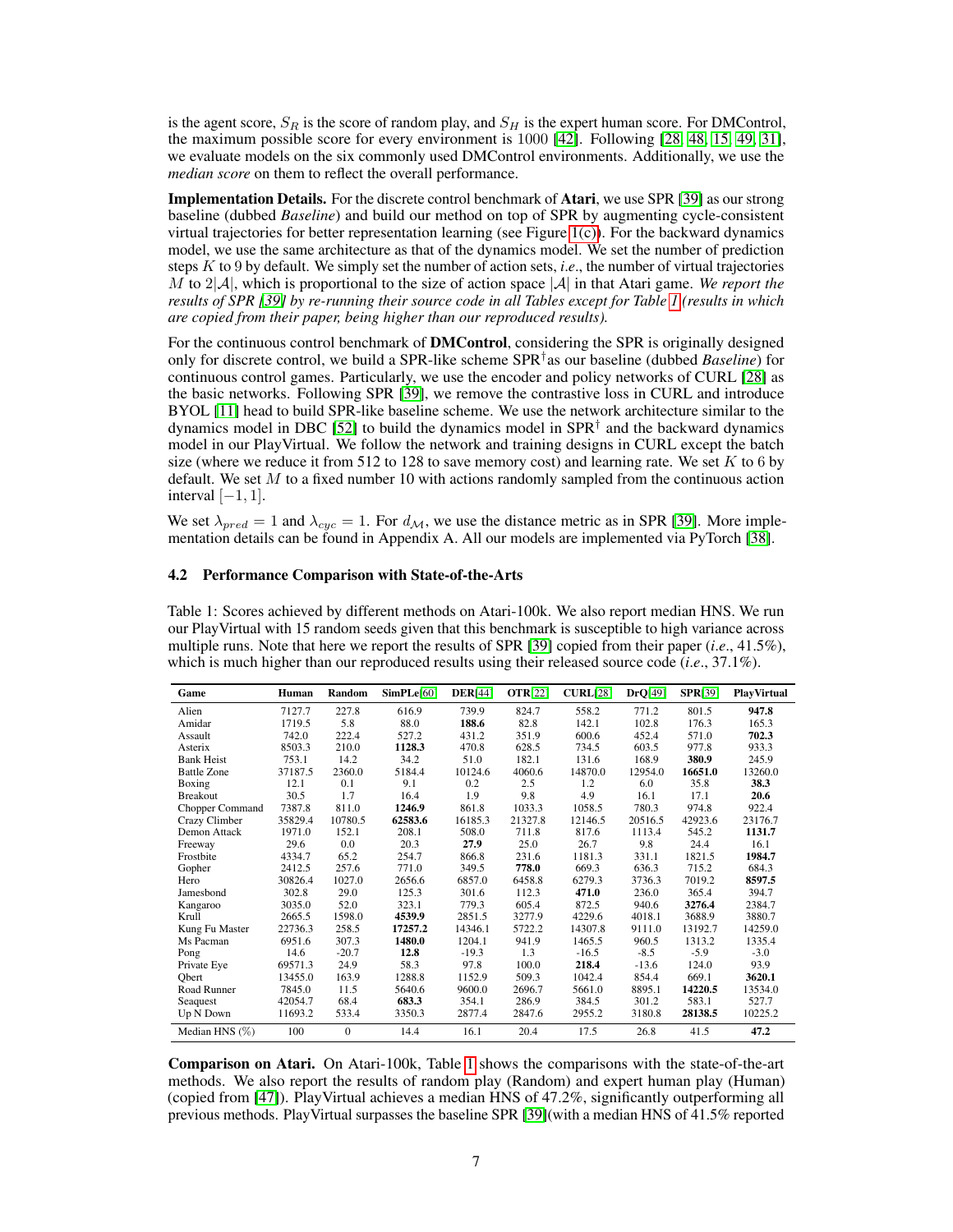| <b>100k Step Scores</b> | PlaNet[15]    | Dreamer[16]   | $SAC+AE[48]$  | <b>SLAC[29]</b>          | CURL[28]      | $DrQ$ [49]    | <b>PlayVirtual</b> |
|-------------------------|---------------|---------------|---------------|--------------------------|---------------|---------------|--------------------|
| Finger, spin            | $136 \pm 216$ | $341 \pm 70$  | $740 \pm 64$  | $693 \pm 141$            | $767 \pm 56$  | $901 \pm 104$ | $915 + 49$         |
| Cartpole, swingup       | $297 \pm 39$  | $326 + 27$    | $311 + 11$    |                          | $582 + 146$   | $759 \pm 92$  | $816 + 36$         |
| Reacher, easy           | $20 \pm 50$   | $314 + 155$   | $274 \pm 14$  | $\overline{\phantom{a}}$ | $538 \pm 233$ | $601 + 213$   | $785 \pm 142$      |
| Cheetah, run            | $138 \pm 88$  | $235 + 137$   | $267 \pm 24$  | $319 \pm 56$             | $299 + 48$    | $344 + 67$    | $474 + 50$         |
| Walker, walk            | $224 \pm 48$  | $277 \pm 12$  | $394 \pm 22$  | $361 \pm 73$             | $403 \pm 24$  | $612 \pm 164$ | $460 \pm 173$      |
| Ball in cup, catch      | $0\pm 0$      | $246 \pm 174$ | $391 \pm 82$  | $512 \pm 110$            | $769 \pm 43$  | $913 \pm 53$  | $926 \pm 31$       |
| Median Score            | 137.0         | 295.5         | 351.0         | 436.5                    | 560.0         | 685.5         | 800.5              |
| <b>500k Step Scores</b> |               |               |               |                          |               |               |                    |
| Finger, spin            | $561 \pm 284$ | $796 \pm 183$ | $884 \pm 128$ | $673 \pm 92$             | $926 \pm 45$  | $938 \pm 103$ | $963 \pm 40$       |
| Cartpole, swingup       | $475 \pm 71$  | $762 \pm 27$  | $735 \pm 63$  |                          | $841 \pm 45$  | $868 \pm 10$  | $865 \pm 11$       |
| Reacher, easy           | $210 \pm 390$ | $793 \pm 164$ | $627 \pm 58$  | $\overline{a}$           | $929 \pm 44$  | $942 \pm 71$  | $942 \pm 66$       |
| Cheetah, run            | $305 \pm 131$ | $570 \pm 253$ | $550 \pm 34$  | $640 \pm 19$             | $518 \pm 28$  | $660 \pm 96$  | $719 \pm 51$       |
| Walker, walk            | $351 \pm 58$  | $897 \pm 49$  | $847 \pm 48$  | $842 \pm 51$             | $902 \pm 43$  | $921 \pm 45$  | $928 \pm 30$       |
| Ball in cup, catch      | $460 \pm 380$ | $879 \pm 87$  | $794 \pm 58$  | $852 \pm 71$             | $959 \pm 27$  | $963 \pm 9$   | $967 \pm 5$        |
| Median Score            | 405.5         | 794.5         | 764.5         | 757.5                    | 914.0         | 929.5         | 935.0              |

<span id="page-7-0"></span>Table 2: Scores (mean and standard deviation) achieved by different methods on the DMControl-100k and DMControl-500k. We run our PlayVirtual with 10 random seeds.

in their paper) by 5.7%. We have re-run the released source code of SPR with 15 random seeds and obtain a median HNS of 37.1%, which suggests that our improvement over SPR is actually 10.1%.

Comparison on DMControl. For each environment in DMControl, we run our PlayVirtual with 10 random seeds to report the results. Table [2](#page-7-0) shows the comparisons with the state-of-the-art methods. Our method performs the best for the majority (5 out of 6) of the environments on both DMControl-100k and DMControl-500k. (i) On DMControl-100k which is in low data regime, our method achieves the highest median score of 800.5, which is about 16.7% higher than DrQ [\[49\]](#page-11-9) and 42.9% higher than CURL [\[28\]](#page-10-4). (ii) On DMControl-500k, our method achieves a median score of 935.0, which approaches the perfect score of 1000 and outperforms all other methods. Therefore, our method achieves superior performance in both data-efficiency and asymptotic performance.

#### 4.3 Ablation Studies

We use the median HNS and median score to measure the overall performance on Atari and DMControl, respectively. We run each game in Atari with 15 random seeds. To save computational resource, we run each environment in DMControl with 5 random seeds (instead of 10 as in Table [2\)](#page-7-0).

Effectiveness of PlayVirtual. As described in Section [4.1,](#page-5-1) we take SPR [\[39\]](#page-11-6) as our baseline (*i*.*e*., *Baseline*) on discrete control benchmark Atari, and  $SPR<sup>†</sup>$  on continuous control benchmark DMControl. On top of *Baseline*, we validate the effectiveness of our PlayVirtual which augments cycle-consistent virtual trajectories for improving data efficiency. Table [3](#page-7-1) shows the comparisons. We can see that *PlayVirtual* achieves a median HNS of 47.2%, which outperforms *Baseline* by 10.1% on Atari-100k. On DMControl-100, *PlayVirtual* improves *Baseline* from 728.0 to 797.0 in terms of median score (*i*.*e*., a relative gain of 9.5%). As a com-

<span id="page-7-1"></span>Table 3: Effectiveness of PlayVirtual on top of *Baseline*, which is SPR [\[39\]](#page-11-6) for discrete control on Atari, and SPR† for continual control on DMControl. "w/o Pred" denotes disabling future prediction in *Baseline*. *Baseline+BDM* denotes the scheme that a BDM is incorporated into *Baseline*.

| Model             |      | Atari-100k DMControl-100k |
|-------------------|------|---------------------------|
| Baseline w/o Pred | 33.4 | 680.0                     |
| <b>Baseline</b>   | 37.1 | 728.0                     |
| Baseline+BDM      | 38.4 | 741.0                     |
| PlayVirtual       | 47.2 | 797.0                     |

parison, *Baseline* outperforms *Baseline w/o Pred* by 3.7% on Atari-100k, where "Pred" denotes the prediction of future state in SPR / SPR† (*i*.*e*., the contribution of SPR [\[39\]](#page-11-6)). The large gains of our PlayVirtual over *Baseline* demonstrate the effectiveness of our PlayVirtual in boosting feature representation learning. In addition, to further benchmark PlayVirtual's data efficiency, we compare the testing performance in every 5k environment steps at the first 100k on DMControl, where the result curves in Appendix B show that our PlayVirtual consistently outperforms *Baseline*.

One may wonder whether the major performance gain of our PlayVirtual is attributed to the introduction of backward dynamics model (BDM) or by our augmentation of virtual trajectories. When we disable the augmentation of virtual trajectories, our scheme degrades to *Baseline+BDM*, where a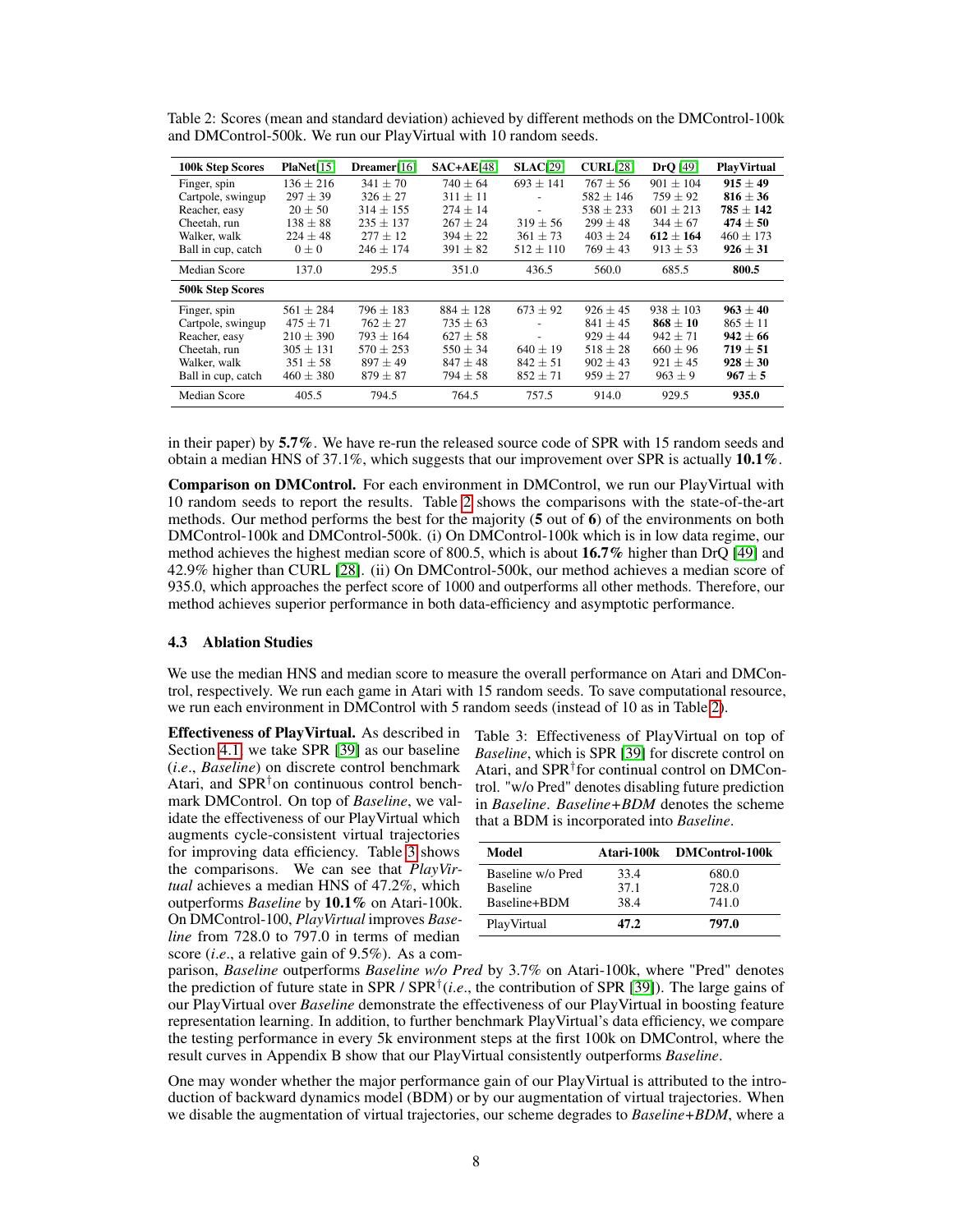BDM is incorporated into the baseline SPR (or SPR<sup>†</sup>) and only the real trajectories go through the BDM. In Table [3,](#page-7-1) we can see that introducing BDM does not improve the performance obviously and our augmentation of cycle-consistent virtual trajectories for regularizing feature representation learning is the key for the success.

**Influence of Prediction Steps**  $K$ **.** We study the influence of  $K$  for both our PlayVirtual and the baseline scheme SPR/SPR† . Table [4](#page-8-0) shows the performance. When  $K = 0$ , both schemes degrade to *Baseline w/o Pred* (where future prediction is disabled in SPR/SPR† ). We have the following observations/conclusions. (i) Given the same number of prediction steps  $K$  (beside

<span id="page-8-0"></span>Table 4: Influence of prediction steps  $K$  for our PlayVirtual and the baseline scheme SPR/SPR† .

| <b>Benchmark</b> | Model       | $K=0$ | $K=3$ | $K=6$ | $K=9$ | $K=12$ |
|------------------|-------------|-------|-------|-------|-------|--------|
| Atari-100k       | SPR         | 33.4  | 33.9  | 35.2  | 371   | 34.9   |
|                  | PlayVirtual | 33.4  | 34.8  | 39.2  | 47.2  | 43.1   |
| $DMC-100k$       | $SPR^+$     | 6640  | 725.0 | 723.0 | 728.0 | 721.5  |
|                  | PlayVirtual | 664.0 | 775.5 | 797.0 | 795.0 | 794.5  |

0), our PlayVirtual consistently outperforms the baseline scheme  $SPR/SPR<sup>†</sup>$  on both benchmarks Atari-100k/MDControl-100k. (ii) Our PlayVirtual achieves the best performance at  $K = 9$  on Atari and  $K = 6$  on DMControl, which outperforms the baseline at the same K by 10.1% and 9.5% (relative gain) on Atari and DMControl, respectively. Note that the performance of SPR [\[39\]](#page-11-6) obtained using their source code at  $K=5$  (note  $K=5$  is used in SPR paper) is 36.1% (which is 41.5% in their paper) on Atari-100k. (iii) In SPR [\[39\]](#page-11-6)/SPR† , a too small number of prediction steps cannot make the feature representation sufficiently predictive of the future while a too large number of prediction steps may make the RL loss contributes less to the feature representation learning (where a more elaborately designed weight  $\lambda_{pred}$  is needed). Our PlayVirtual follows similar trends.

What does Augmenting Cycle-Consistent Virtual Trajectories Help? We propose the augmentation of cycle-consistent virtual trajectories in order to boost the feature representation learning of RL for improving data efficiency. In the training, the cycle consistency loss  $L_{cyc}$  over the virtual trajectories would optimize the parameters of the encoder, DM and RDM. One may wonder what the gain is mainly coming from. Is it because the DM is more powerful/accurate that enables better prediction of

<span id="page-8-1"></span>Table 5: Impact of the augmentation of cycleconsistent virtual trajectories on feature representation learning. *PlayVirtual-ND* denotes that we do not use the cycle consistency loss over virtual trajectories to update the dynamic model.

| Model           |       | Atari-100k DMControl-100k |
|-----------------|-------|---------------------------|
| <b>Baseline</b> | 37.1  | 723.0                     |
| PlayVirtual-ND  | 44.0  | 777.5                     |
| PlayVirtual     | 47.2. | 797.0                     |

future states? Or is it because the encoder becomes more powerful to provide better feature representation? We validate this by letting the cycle consistency loss  $L_{cyc}$  not update DM, where DM is only optimized by prediction loss Lpred as in SPR. We denote this scheme as *PlayVirtual-ND*. Table [5](#page-8-1) shows that we obtain a gain of 6.9% in *PlayVirtual-ND* from the regularization of  $L_{cyc}$  *on the encoder* and a gain of 10.1% in *PlayVirtual* from the regularization *on both the encoder and DM* on Atari. Similar trend is observed on DMControl. This implies that the augmentation of cycle-consistent virtual trajectories is helpful to DM training but the main gain is brought by its regularization on the feature representation learning of the encoder.

**Influence of Distance Metric**  $d_{\mathcal{M}}$  on Space M. We compare cosine distance on the latent feature space, *i.e.*,  $d_{\mathcal{M}}(\mathbf{z}'_t, \mathbf{z}_t) = 2 - 2 \frac{\mathbf{z}'_t}{\|\mathbf{z}'_t\|} \frac{\mathbf{z}_t}{\|\mathbf{z}_t\|}$ , and on the "projection" space as in SPR [\[39\]](#page-11-6), where the gain of the latter is larger (see Appendix B).

**Influence of the Number of Virtual Trajectories**  $M$ **.** We study the influence of the number of augmented virtual trajectories  $M$  and show the results in Appendix B.

# 5 Conclusion

With limited experience, deep RL suffers from data inefficiency. In this work, we propose a new method, dubbed PlayVirtual, which augments cycle-consistent virtual state-action trajectories to enhance the data efficiency for RL feature representation learning. PlayVirtual predicts future states based on the current state and a sequence of sampled actions and then predicts the previous states, which forms a trajectory cycle/loop. We enforce the trajectory to meet the cycle consistency constraint to regularize the feature representation learning. Experimental results on both the discrete control benchmark Atari and continuous control benchmark DMControl demonstrate the effectiveness of our method, where we achieve the state-of-the-art performance on both benchmarks.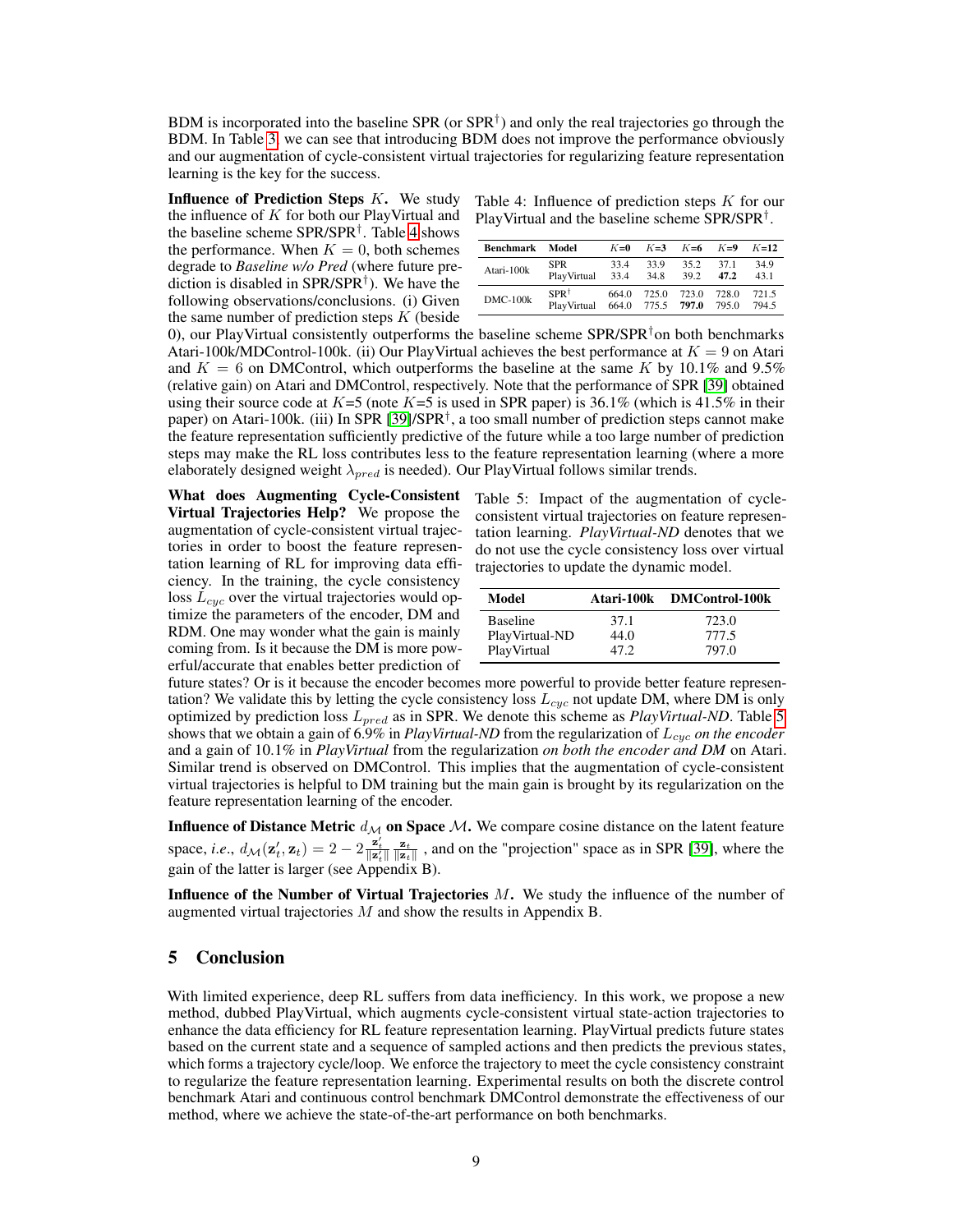# **References**

- <span id="page-9-2"></span>[1] Anand, A., Racah, E., Ozair, S., Bengio, Y., Côté, M.-A., and Hjelm, R. D. Unsupervised state representation learning in atari. In *Advances in Neural Information Processing Systems*, 2019.
- <span id="page-9-3"></span>[2] Bellemare, M. G., Naddaf, Y., Veness, J., and Bowling, M. The arcade learning environment: An evaluation platform for general agents. *Journal of Artificial Intelligence Research*, 47: 253–279, 2013.
- <span id="page-9-0"></span>[3] Berner, C., Brockman, G., Chan, B., Cheung, V., Dębiak, P., Dennison, C., Farhi, D., Fischer, Q., Hashme, S., Hesse, C., et al. Dota 2 with large scale deep reinforcement learning. *arXiv preprint arXiv:1912.06680*, 2019.
- <span id="page-9-9"></span>[4] Caron, M., Misra, I., Mairal, J., Goyal, P., Bojanowski, P., and Joulin, A. Unsupervised learning of visual features by contrasting cluster assignments. In *Advances in Neural Information Processing Systems*, 2020.
- <span id="page-9-8"></span>[5] Chen, T., Kornblith, S., Norouzi, M., and Hinton, G. A simple framework for contrastive learning of visual representations. In *International Conference on Machine Learning*, pp. 1597–1607. PMLR, 2020.
- <span id="page-9-6"></span>[6] Devlin, J., Chang, M.-W., Lee, K., and Toutanova, K. Bert: Pre-training of deep bidirectional transformers for language understanding. *arXiv preprint arXiv:1810.04805*, 2018.
- <span id="page-9-16"></span>[7] Edwards, A. D., Downs, L., and Davidson, J. C. Forward-backward reinforcement learning. *arXiv preprint arXiv:1803.10227*, 2018.
- <span id="page-9-12"></span>[8] Fischer, I. The conditional entropy bottleneck. *Entropy*, 22(9):999, 2020.
- <span id="page-9-13"></span>[9] Goodfellow, I. J., Pouget-Abadie, J., Mirza, M., Xu, B., Warde-Farley, D., Ozair, S., Courville, A. C., and Bengio, Y. Generative adversarial nets. In *Advances in Neural Information Processing Systems*, 2014.
- <span id="page-9-15"></span>[10] Goyal, A., Brakel, P., Fedus, W., Singhal, S., Lillicrap, T., Levine, S., Larochelle, H., and Bengio, Y. Recall traces: Backtracking models for efficient reinforcement learning. In *International Conference on Learning Representations*, 2019.
- <span id="page-9-10"></span>[11] Grill, J.-B., Strub, F., Altché, F., Tallec, C., Richemond, P., Buchatskaya, E., Doersch, C., Avila Pires, B., Guo, Z., Gheshlaghi Azar, M., Piot, B., kavukcuoglu, k., Munos, R., and Valko, M. Bootstrap your own latent - a new approach to self-supervised learning. In *Advances in Neural Information Processing Systems*, 2020.
- <span id="page-9-1"></span>[12] Guo, Z. D., Pires, B. A., Piot, B., Grill, J.-B., Altché, F., Munos, R., and Azar, M. G. Bootstrap latent-predictive representations for multitask reinforcement learning. In *International Conference on Machine Learning*, pp. 3875–3886. PMLR, 2020.
- <span id="page-9-11"></span>[13] Ha, D. and Schmidhuber, J. World models. *arXiv preprint arXiv:1803.10122*, 2018.
- <span id="page-9-14"></span>[14] Haarnoja, T., Zhou, A., Hartikainen, K., Tucker, G., Ha, S., Tan, J., Kumar, V., Zhu, H., Gupta, A., Abbeel, P., et al. Soft actor-critic algorithms and applications. *arXiv preprint arXiv:1812.05905*, 2018.
- <span id="page-9-4"></span>[15] Hafner, D., Lillicrap, T., Fischer, I., Villegas, R., Ha, D., Lee, H., and Davidson, J. Learning latent dynamics for planning from pixels. In *International Conference on Machine Learning*, pp. 2555–2565. PMLR, 2019.
- <span id="page-9-5"></span>[16] Hafner, D., Lillicrap, T., Ba, J., and Norouzi, M. Dream to control: Learning behaviors by latent imagination. In *International Conference on Learning Representations*, 2020.
- <span id="page-9-7"></span>[17] He, K., Fan, H., Wu, Y., Xie, S., and Girshick, R. Momentum contrast for unsupervised visual representation learning. In *Proceedings of the IEEE/CVF Conference on Computer Vision and Pattern Recognition*, pp. 9729–9738, 2020.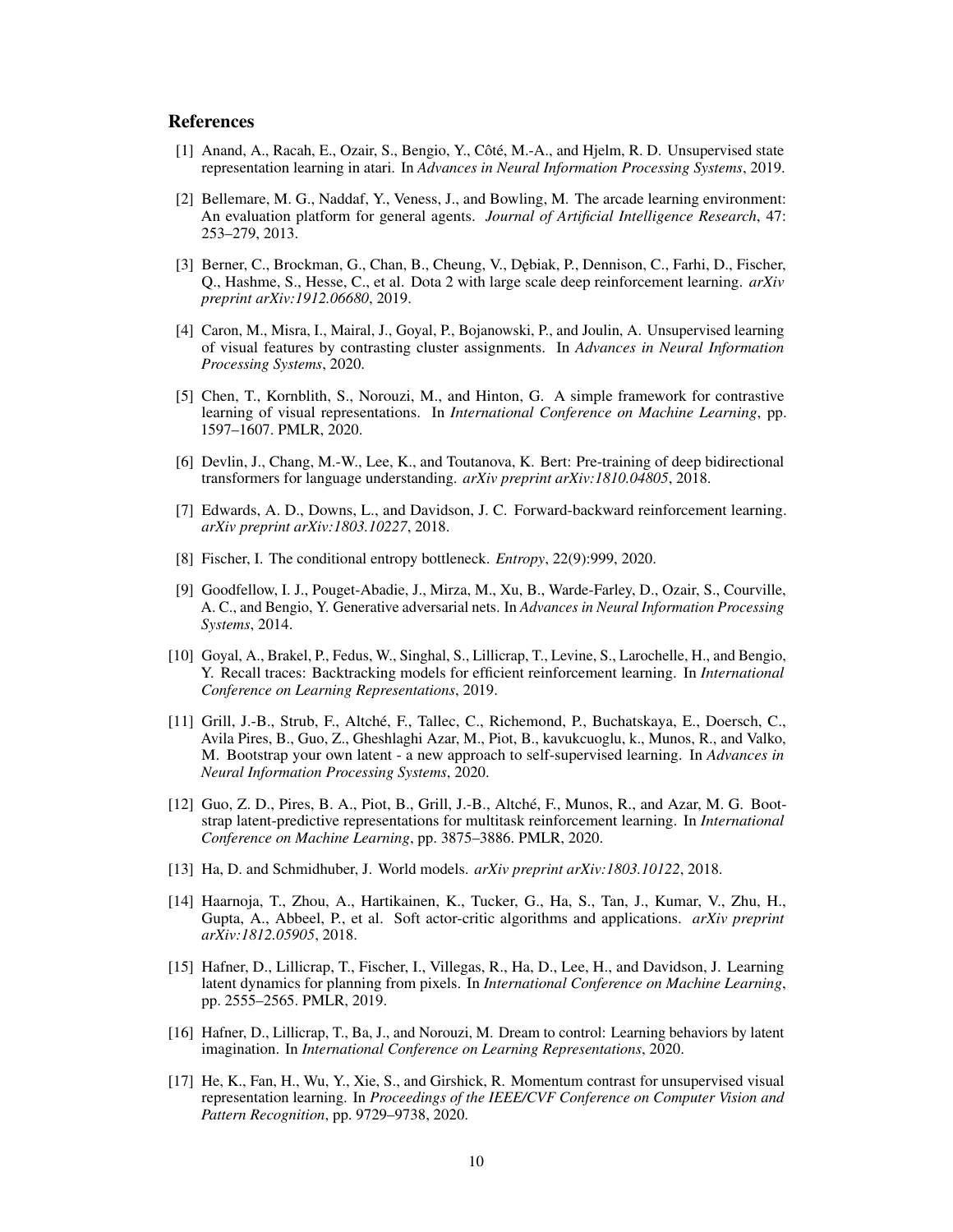- <span id="page-10-16"></span>[18] Hessel, M., Modayil, J., Van Hasselt, H., Schaul, T., Ostrovski, G., Dabney, W., Horgan, D., Piot, B., Azar, M., and Silver, D. Rainbow: Combining improvements in deep reinforcement learning. In *Proceedings of the AAAI Conference on Artificial Intelligence*, volume 32, 2018.
- <span id="page-10-13"></span>[19] Hjelm, R. D., Fedorov, A., Lavoie-Marchildon, S., Grewal, K., Bachman, P., Trischler, A., and Bengio, Y. Learning deep representations by mutual information estimation and maximization. In *International Conference on Learning Representations*, 2018.
- <span id="page-10-11"></span>[20] Jaderberg, M., Mnih, V., Czarnecki, W. M., Schaul, T., Leibo, J. Z., Silver, D., and Kavukcuoglu, K. Reinforcement learning with unsupervised auxiliary tasks. *arXiv preprint arXiv:1611.05397*, 2016.
- <span id="page-10-1"></span>[21] Kalashnikov, D., Irpan, A., Pastor, P., Ibarz, J., Herzog, A., Jang, E., Quillen, D., Holly, E., Kalakrishnan, M., Vanhoucke, V., et al. Qt-opt: Scalable deep reinforcement learning for vision-based robotic manipulation. *arXiv preprint arXiv:1806.10293*, 2018.
- <span id="page-10-17"></span>[22] Kielak, K. Do recent advancements in model-based deep reinforcement learning really improve data efficiency? *arXiv preprint arXiv:2003.10181*, 2020.
- <span id="page-10-14"></span>[23] Kim, T., Cha, M., Kim, H., Lee, J. K., and Kim, J. Learning to discover cross-domain relations with generative adversarial networks. In *International Conference on Machine Learning*, pp. 1857–1865. PMLR, 2017.
- <span id="page-10-9"></span>[24] Kipf, T., van der Pol, E., and Welling, M. Contrastive learning of structured world models. In *International Conference on Learning Representations*, 2020.
- <span id="page-10-15"></span>[25] Kong, Q., Wei, W., Deng, Z., Yoshinaga, T., and Murakami, T. Cycle-contrast for self-supervised video representation learning. In *Advances in Neural Information Processing Systems*, 2020.
- <span id="page-10-3"></span>[26] Lake, B. M., Ullman, T. D., Tenenbaum, J. B., and Gershman, S. J. Building machines that learn and think like people. *Behavioral and brain sciences*, 40, 2017.
- <span id="page-10-10"></span>[27] Laskin, M., Lee, K., Stooke, A., Pinto, L., Abbeel, P., and Srinivas, A. Reinforcement learning with augmented data. In *Advances in Neural Information Processing Systems*, 2020.
- <span id="page-10-4"></span>[28] Laskin, M., Srinivas, A., and Abbeel, P. Curl: Contrastive unsupervised representations for reinforcement learning. In *International Conference on Machine Learning*, pp. 5639–5650. PMLR, 2020.
- <span id="page-10-5"></span>[29] Lee, A. X., Nagabandi, A., Abbeel, P., and Levine, S. Stochastic latent actor-critic: Deep reinforcement learning with a latent variable model. In *Advances in Neural Information Processing Systems*, 2020.
- <span id="page-10-7"></span>[30] Lee, K.-H., Fischer, I., Liu, A., Guo, Y., Lee, H., Canny, J., and Guadarrama, S. Predictive information accelerates learning in RL. *arXiv preprint arXiv:2007.12401*, 2020.
- <span id="page-10-8"></span>[31] Liu, G., Zhang, C., Zhao, L., Qin, T., Zhu, J., Jian, L., Yu, N., and Liu, T.-Y. Return-based contrastive representation learning for reinforcement learning. In *International Conference on Learning Representations*, 2021.
- <span id="page-10-12"></span>[32] Liu, Y., Ott, M., Goyal, N., Du, J., Joshi, M., Chen, D., Levy, O., Lewis, M., Zettlemoyer, L., and Stoyanov, V. Roberta: A robustly optimized bert pretraining approach. *arXiv preprint arXiv:1907.11692*, 2019.
- <span id="page-10-6"></span>[33] Mazoure, B., Tachet des Combes, R., DOAN, T. L., Bachman, P., and Hjelm, R. D. Deep reinforcement and infomax learning. In *Advances in Neural Information Processing Systems*, 2020.
- <span id="page-10-0"></span>[34] Mnih, V., Kavukcuoglu, K., Silver, D., Rusu, A. A., Veness, J., Bellemare, M. G., Graves, A., Riedmiller, M., Fidjeland, A. K., Ostrovski, G., et al. Human-level control through deep reinforcement learning. *Nature*, 518(7540):529–533, 2015.
- <span id="page-10-2"></span>[35] Nagabandi, A., Clavera, I., Liu, S., Fearing, R. S., Abbeel, P., Levine, S., and Finn, C. Learning to adapt in dynamic, real-world environments through meta-reinforcement learning. *arXiv preprint arXiv:1803.11347*, 2018.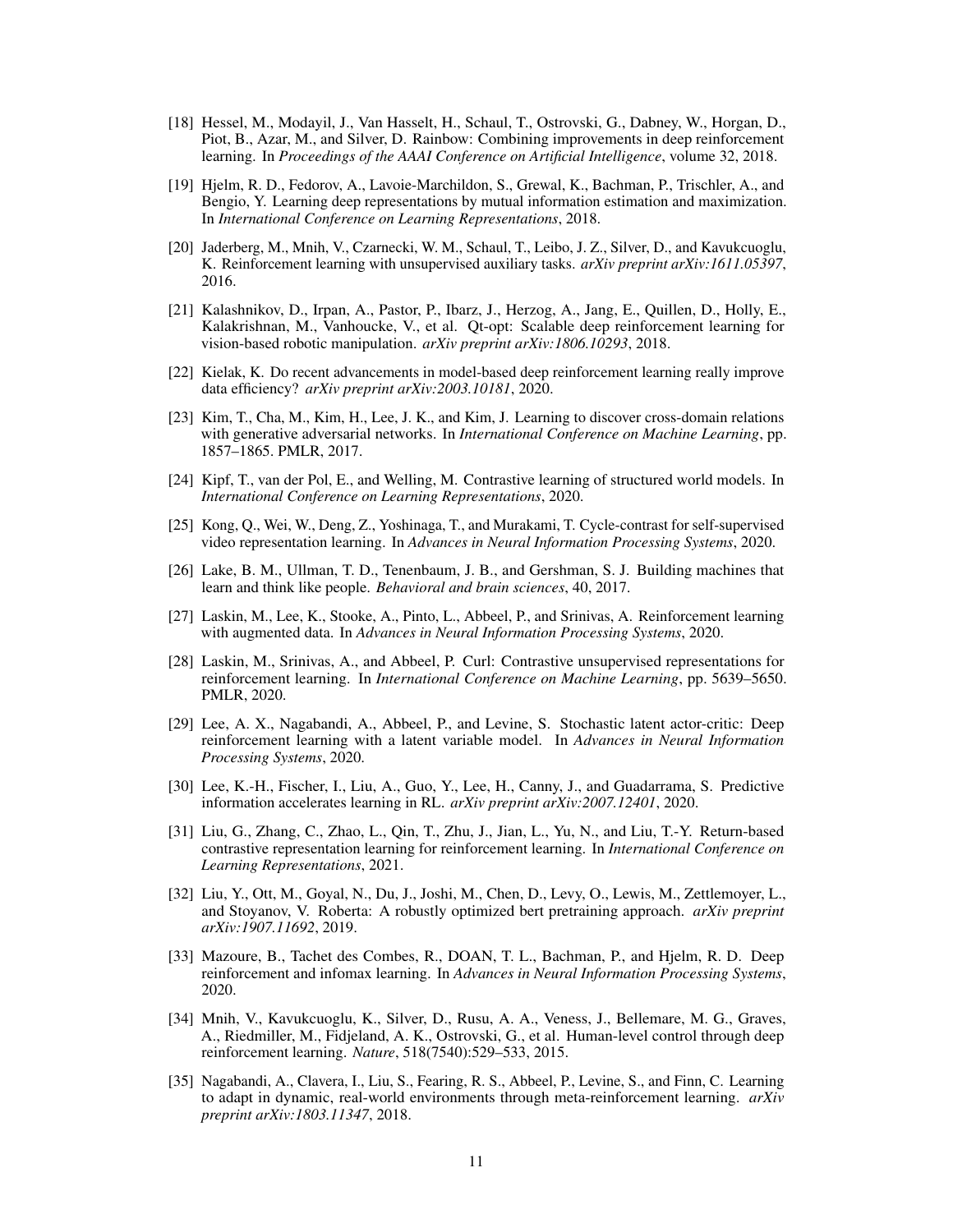- <span id="page-11-13"></span>[36] Nair, S., Babaeizadeh, M., Finn, C., Levine, S., and Kumar, V. Trass: Time reversal as self-supervision. In *IEEE International Conference on Robotics and Automation (ICRA)*, pp. 115–121. IEEE, 2020.
- <span id="page-11-7"></span>[37] Oord, A. v. d., Li, Y., and Vinyals, O. Representation learning with contrastive predictive coding. *arXiv preprint arXiv:1807.03748*, 2018.
- <span id="page-11-16"></span>[38] Paszke, A., Gross, S., Massa, F., Lerer, A., Bradbury, J., Chanan, G., Killeen, T., Lin, Z., Gimelshein, N., Antiga, L., et al. Pytorch: An imperative style, high-performance deep learning library. *arXiv preprint arXiv:1912.01703*, 2019.
- <span id="page-11-6"></span>[39] Schwarzer, M., Anand, A., Goel, R., Hjelm, R. D., Courville, A., and Bachman, P. Data-efficient reinforcement learning with self-predictive representations. In *International Conference on Learning Representations*, 2021.
- <span id="page-11-5"></span>[40] Shelhamer, E., Mahmoudieh, P., Argus, M., and Darrell, T. Loss is its own reward: Selfsupervision for reinforcement learning. *ArXiv*, abs/1612.07307, 2017.
- <span id="page-11-8"></span>[41] Stooke, A., Lee, K., Abbeel, P., and Laskin, M. Decoupling representation learning from reinforcement learning. *arXiv preprint arXiv:2009.08319*, 2020.
- <span id="page-11-10"></span>[42] Tassa, Y., Doron, Y., Muldal, A., Erez, T., Li, Y., Casas, D. d. L., Budden, D., Abdolmaleki, A., Merel, J., Lefrancq, A., et al. Deepmind control suite. *arXiv preprint arXiv:1801.00690*, 2018.
- <span id="page-11-3"></span>[43] Tsividis, P., Pouncy, T., Xu, J. L., Tenenbaum, J., and Gershman, S. Human learning in atari. In *AAAI Spring Symposia*, 2017.
- <span id="page-11-14"></span>[44] van Hasselt, H. P., Hessel, M., and Aslanides, J. When to use parametric models in reinforcement learning? In *Advances in Neural Information Processing Systems*, 2019.
- <span id="page-11-0"></span>[45] Vinyals, O., Babuschkin, I., Czarnecki, W. M., Mathieu, M., Dudzik, A., Chung, J., Choi, D. H., Powell, R., Ewalds, T., Georgiev, P., et al. Grandmaster level in starcraft ii using multi-agent reinforcement learning. *Nature*, 575(7782):350–354, 2019.
- <span id="page-11-12"></span>[46] Wang, X., Jabri, A., and Efros, A. A. Learning correspondence from the cycle-consistency of time. In *Proceedings of the IEEE/CVF Conference on Computer Vision and Pattern Recognition*, pp. 2566–2576, 2019.
- <span id="page-11-17"></span>[47] Wang, Z., Schaul, T., Hessel, M., Hasselt, H., Lanctot, M., and Freitas, N. Dueling network architectures for deep reinforcement learning. In *International Conference on Machine Learning*, pp. 1995–2003. PMLR, 2016.
- <span id="page-11-2"></span>[48] Yarats, D., Zhang, A., Kostrikov, I., Amos, B., Pineau, J., and Fergus, R. Improving sample efficiency in model-free reinforcement learning from images. *arXiv preprint arXiv:1910.01741*, 2019.
- <span id="page-11-9"></span>[49] Yarats, D., Kostrikov, I., and Fergus, R. Image augmentation is all you need: Regularizing deep reinforcement learning from pixels. In *International Conference on Learning Representations*, 2021.
- <span id="page-11-11"></span>[50] Yi, Z., Zhang, H., Tan, P., and Gong, M. Dualgan: Unsupervised dual learning for image-toimage translation. In *Proceedings of the IEEE International Conference on Computer Vision*, pp. 2849–2857, 2017.
- <span id="page-11-4"></span>[51] Yu, C., Liu, J., and Nemati, S. Reinforcement learning in healthcare: A survey. *arXiv preprint arXiv:1908.08796*, 2019.
- <span id="page-11-15"></span>[52] Zhang, A., McAllister, R. T., Calandra, R., Gal, Y., and Levine, S. Learning invariant representations for reinforcement learning without reconstruction. In *International Conference on Learning Representations*, 2021.
- <span id="page-11-1"></span>[53] Zhang, M., Vikram, S., Smith, L., Abbeel, P., Johnson, M., and Levine, S. Solar: Deep structured representations for model-based reinforcement learning. In *International Conference on Machine Learning*, pp. 7444–7453. PMLR, 2019.